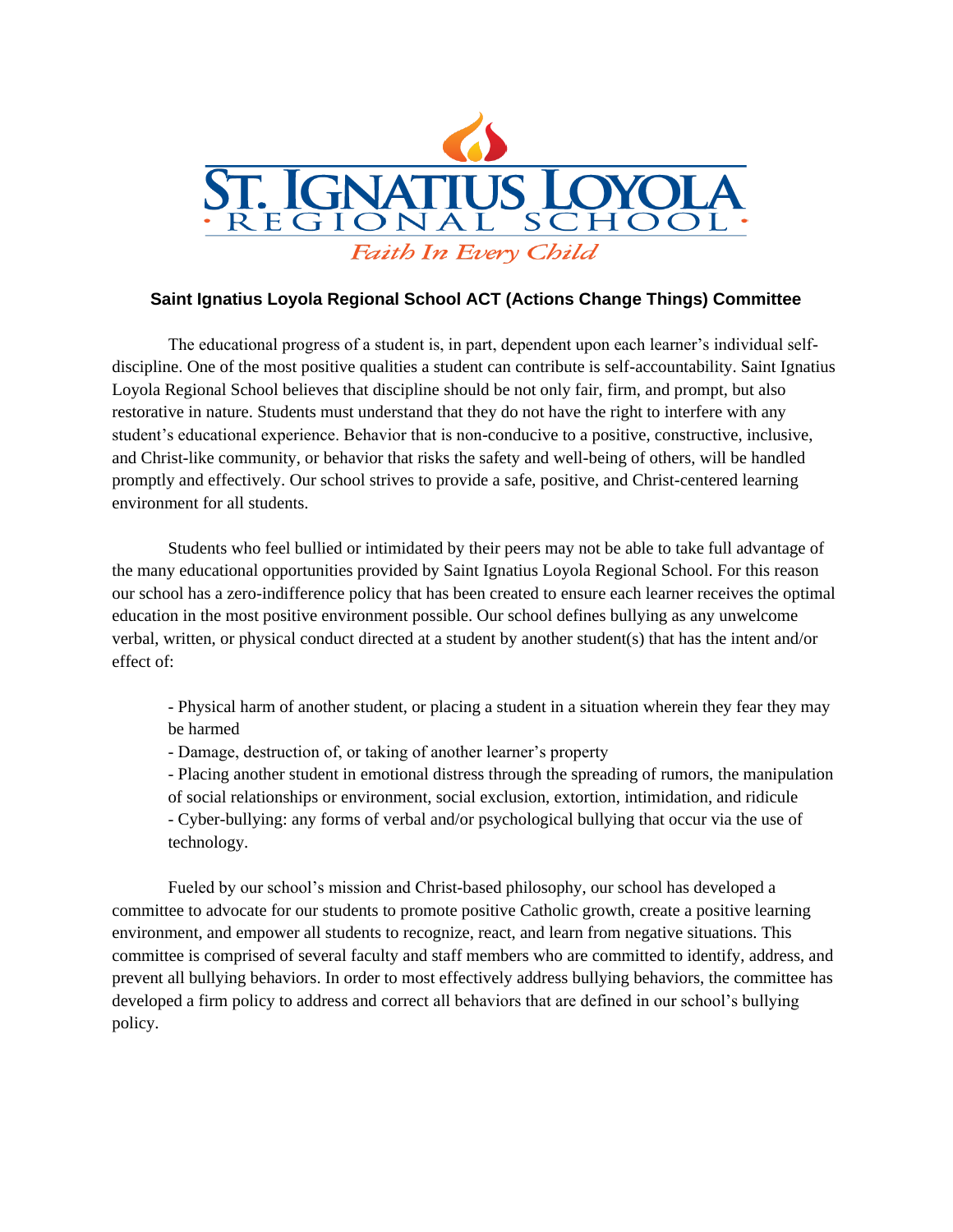| <b>Action</b>                                                                                                                                                                                                                                   | <b>Process</b>                                                                                                                                                                                                                                                                                                                                                                                                                                                                                                                                                                                                                                                                                                                                                                                                                                         |
|-------------------------------------------------------------------------------------------------------------------------------------------------------------------------------------------------------------------------------------------------|--------------------------------------------------------------------------------------------------------------------------------------------------------------------------------------------------------------------------------------------------------------------------------------------------------------------------------------------------------------------------------------------------------------------------------------------------------------------------------------------------------------------------------------------------------------------------------------------------------------------------------------------------------------------------------------------------------------------------------------------------------------------------------------------------------------------------------------------------------|
| Any reported incident of<br>bullying or suspected bullying<br>behaviors, including, but not<br>limited to: verbal bullying<br>(repeated use of cruel or harmful<br>words, name calling, etc), social<br>exclusion and/or relational<br>bullying | 1. The Bullying Incident Report Form will be completed for accurate record keeping<br>2. The committee will determine if this behavior constitutes bullying or is an isolated behavioral<br>infraction<br>3. The pertinent parties will determine what appropriate consequences are for the infraction<br>4. Appropriate intervention(s) will be implemented<br>5. The committee with follow up with all involved students                                                                                                                                                                                                                                                                                                                                                                                                                             |
| Physical bullying report that has<br>been substantiated                                                                                                                                                                                         | 1. Immediate removal of student(s) from their location to ensure the safety of all involved parties<br>2. The Bullying Incident Report Form will be completed for accurate record keeping<br>3. Parents of all parties will be notified immediately<br>4. The committee will meet to discuss the incident with all involved students<br>5. The pertinent parties will determine what appropriate consequences are for the infraction<br>6. Appropriate intervention will be implemented, including loss of certain privileges and<br>restorative consequences.<br>7. All parents will be notified of the outcome of the committee's findings<br>8. All physical offenses will be addressed promptly and effectively. This may entail<br>consequences ranging from loss of privileges to in-school suspension, out of school suspension<br>or expulsion |
| Subsequent substantiated<br>bullying reports                                                                                                                                                                                                    | 1. The Bullying Incident Report Form will be completed for accurate record keeping<br>2. Parents of all parties will be notified<br>3. The committee, principal, and all pertinent parties will determine the appropriate<br>consequences<br>4. Appropriate intervention will be implemented, including loss of certain privileges<br>5. The committee will follow up with all involved students<br>6. Based on the severity of the incidents, the committee may issue consequences ranging from<br>loss of certain privileges to in-school suspension, out of school suspension or expulsion<br>7. All parents will be notified of the outcome of the committee's findings                                                                                                                                                                            |

Factors that may contribute to how the issue is addressed include: age and/or developmental stage of the parties involved, the extent to which harm was caused, all pertinent and relevant surrounding circumstances, the full nature and severity of the action, whether or not this behavior is part of a pattern or an isolated occurrence, relationship of the students involved, and the context in which the event took place. Please know that each event will be looked into thoroughly by the committee, who will remain free from bias and/or personal involvement. Each incident will be handled with the utmost level of discretion, fairness, and with concern to all parties involved. Moreover, we strive to create the safest learning environment possible for all students. In doing so the committee will use their understanding of each situation to create learning moments and to assign consequences. The committee, principal, and other pertinent parties reserve the right to assign consequences at their discretion and in regards to the situation.

As a school, we value every student's safety, well-being, and Christian growth. As such, each student involved will be treated with the highest levels of respect and concern. Every student involved in any bullying incident, regardless of their role, matters to our school. In addition to protecting and empowering those who have been victimized, we strive to educate through creating an opportunity for